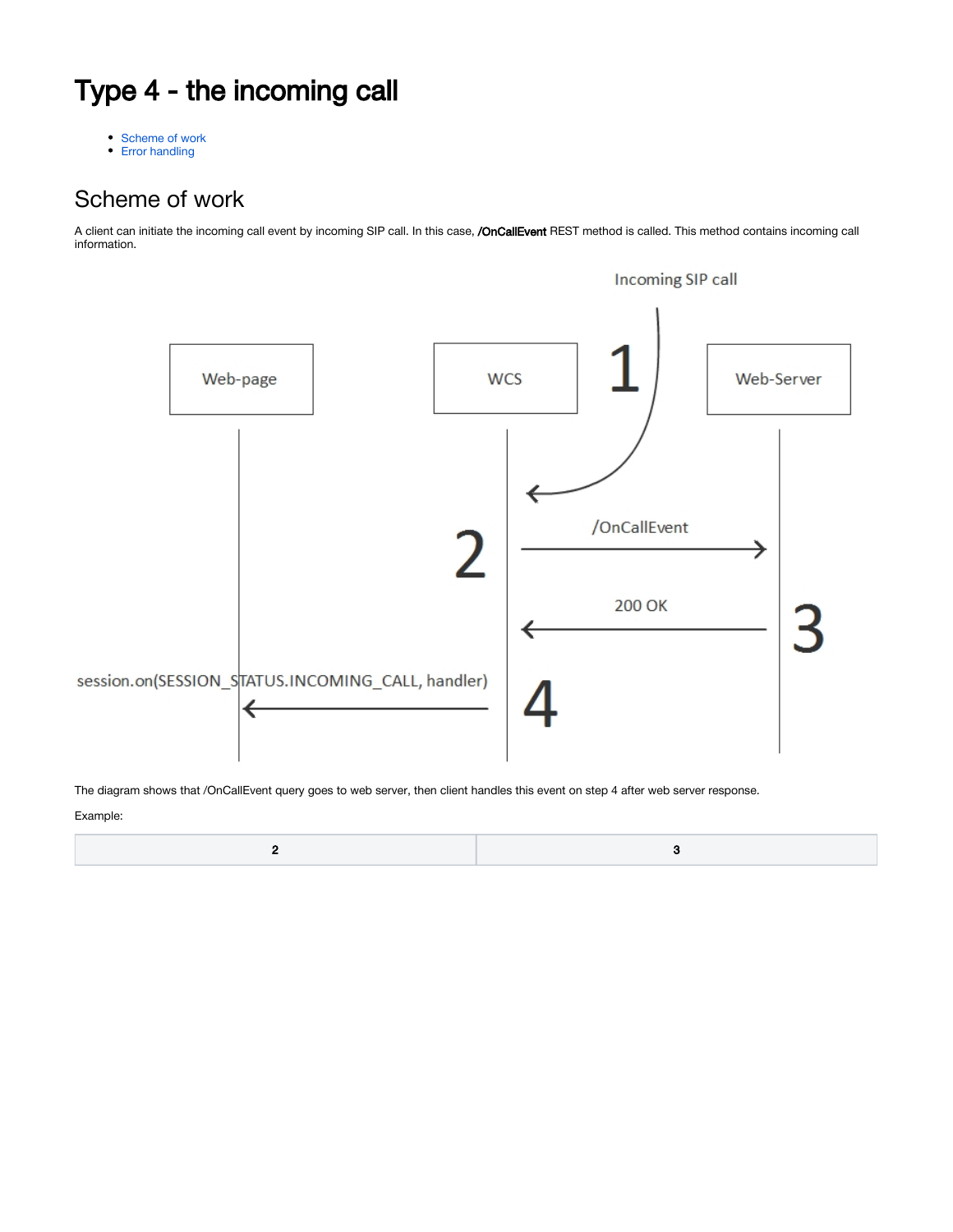```
POST /rest/my_api/OnCallEvent HTTP/1.1
Accept: application/json, application/*+json
Content-Type: application/json;charset=UTF-8
User-Agent: Java/1.8.0_111
Host: 192.168.1.101
Connection: keep-alive
Content-Length: 3614
{
  "nodeId" : "ah20GKYnbYKxjJmdh1zDs6cllWkn0Q0t@46.
101.108.90",
   "appKey" : "defaultApp",
   "sessionId" : "/8.8.8.8:56046/46.101.108.90:8443",
   "callId" : "pbx-8BD6EE910B71BE609010-3434@h79n40.
etc.tario.ru",
   "incoming" : true,
  "status" : "PENDING",
   "caller" : "PPP009",
   "callee" : "PPP005",
   "hasAudio" : true,
  "hasVideo" : false, 
  "mediaProvider" : "WebRTC",
  "isMsrp" : false,
   "holdForTransfer" : false
}
                                                           HTTP/1.1 200 OK
                                                           Date: Tue, 28 Feb 2017 17:35:44 GMT
                                                           Server: Apache/2.2.15 (CentOS)
                                                           X-Powered-By: PHP/5.3.3
                                                           Content-Length: 3656
                                                           Connection: close
                                                           Content-Type: application/json
                                                           {
                                                              "nodeId" : "ah20GKYnbYKxjJmdh1zDs6cllWkn0Q0t@46.
                                                           101.108.90",
                                                               "appKey" : "defaultApp",
                                                               "sessionId" : "/8.8.8.8:56046/46.101.108.90:8443",
                                                               "callId" : "pbx-8BD6EE910B71BE609010-3434@h79n40.
                                                           etc.tario.ru",
                                                               "incoming" : true,
                                                               "status" : "PENDING",
                                                               "caller" : "PPP009",
                                                               "callee" : "PPP005",
                                                               "hasAudio" : true,
                                                               "hasVideo" : false, 
                                                               "mediaProvider" : "WebRTC",
                                                               "isMsrp" : false,
                                                               "holdForTransfer" : false
                                                           }
```
## <span id="page-1-0"></span>Error handling

If web server returns error then SESSION\_STATUS.WARN goes to client and error status returns to caller (SIP side in this case)